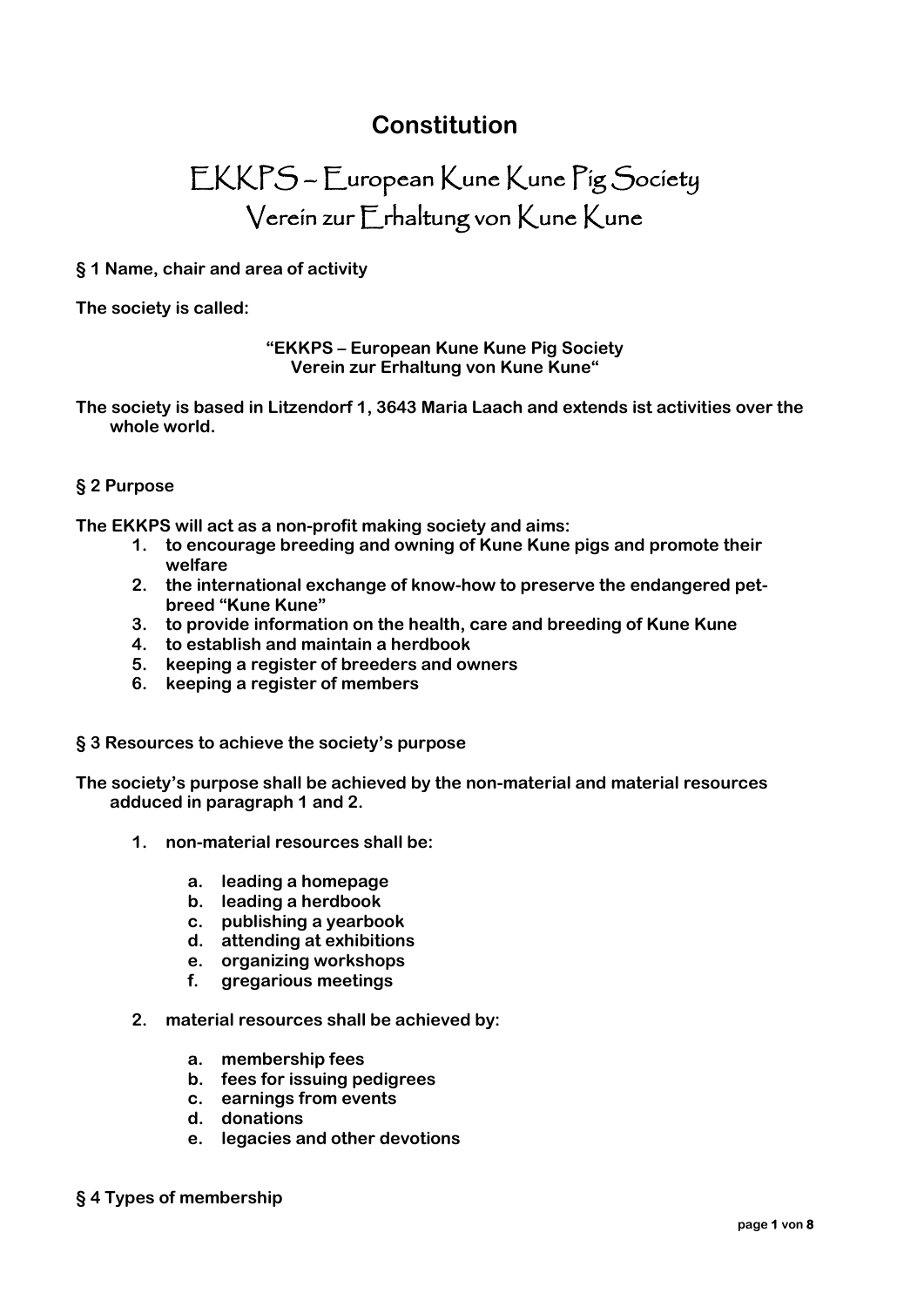**The members of the society are structured into regular, associate and honorary member.**

- **1. Regular members are fully involved in the society's work.**
- **2. Associate members promote the society's work mainly by the increased membership-fee.**
- **3. Honorary members are appointed by the society due to special merits and are exempted from any membership-fees.**

#### **§ 5 Acquistion of the membership**

**Members of the society can be natural persons as well as corporate bodies and legally responsible partnerships. The authorization of the EKKPS-membershiprequests is decided by the officers of the society and can be denied without stating any reasons.**

**Until the society is established regular and associate members will be admitted preliminary by the founders of the society, in case of an already commissioned committee, by them. This kind of membership is only valid after establishing the society. If the officers will be commissioned after establishing the society, regular and associate members will be admitted (definitely) by the founders of the society. The appointment of honorary members will happen by a request at the annual general meeting.**

#### **§ 6 Termination of the membership**

- **1. The membership expires by death, in cases of corporate bodies and legally responsible partnerships by the lost of entity, by voluntary resignation and by exclusion.**
- **2. The resignation can happen anytime, but it is required to inform the committee three month in advance in written form (Facebook or e-mail). The notice of resignation does not release from possible emerged costs. Partial costs of the annual membership-fee will not be refunded.**
- **3. The officers can exclude a member, if he ignores the dun two times by setting an appropriate grace and is in arrears by paying the annual membership-fee longer than six month. The obligation for paying the due annual membershipfees remains unaffected.**
- **4. The exclusion of a member can be decided by the committee of the society in case of crude infringement of other responsibilities of a member and ignoble manner.**
- **5. The deprivation of the status of a honorary member can happen for the reasons mentioned in paragraph 4 by the annual general meeting by request of the committee of the society.**

# **§ 7 Rights and responsibilities of the member**

- **1. Members are justifiable to attend at every event of the society and to use the facilities of the society.**
- **2. Only associate and honorary members have the right to vote at the annual general meeting besides they have the right to vote and the eligibility.**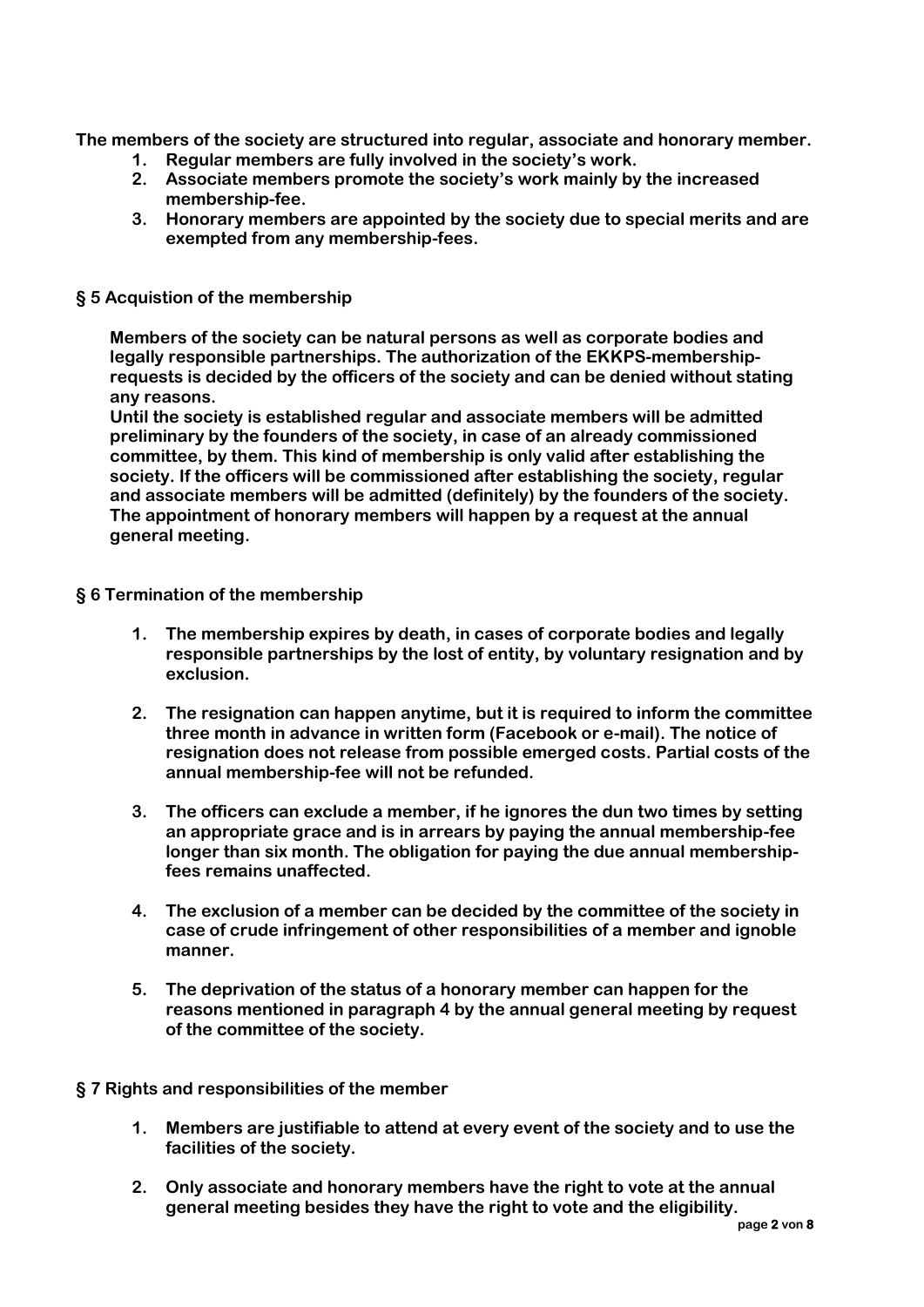- **3. Every member is justifiable to demand the surrendering of the constitution from the committee.**
- **4. At least a tenth of members is allowed to demand a convention of the committee.**
- **5. Every member, who has signed a written membership, has taken cognizance of the constitution, the breeding standards and the standards of keeping, breeding and transmission of Kune Kune.**
- **6. Members should be informed about acitivities and finances of the society at every annual general meeting. If a tenth of the members demands this by giving reasons, the committee is obliged to inform the members concerned within three month anytime.**
- **7. Members should be informed about the verified statement of account (rendering of account) by the committee.**
- **8. Members are obliged to support the interests of the society passionately and to omit to do anything that harms the esteem and the purpose of the society. They have to follow the constitution and the decisions of the organs of the society. The regular and associate members are obliged to pay the entry-fee and the membership-fee settled by the general meeting punctually.**

#### **§ 8 Organs of the society**

**Organs of the society are the general meeting (§ 9 and § 10), the committee (§ 11 to § 13), the auditors (§ 14) and the arbitration tribunal (§ 15).**

#### **§ 9 General meeting**

- **1. The general meeting is the "member-meeting" according to the act regulating clubs and associations 2002. A proper general meeting has to be held every 2 years.**
- **2. An extraordinary general meeting has to be held in case of**
	- **a. decision made by the committee or the regular general meeting,**
	- **b. request by at least a tenth of the members,**
	- **c. demand by the auditor (§ 21 para. 5 first clause act regulating clubs and associations),**
	- **d. decision made by the auditor/s (§ 21 para. 5 second clause act regulating clubs and associations, § 11 para. 2 third clause this constitution),**
	- **e. decision made by a judicial ordered registrar (§ 11 para. 2 last clause this constitution) within three month.**
- **3. All members have to be invited in a written way at least of four weeks before a regular as well as an extraordinary general meeting by Facebook or e-mail (the contact address given to the society by the member). The determining of the general meeting has to be done by indicating the agenda. The convention occurs by the committee (para. 1 and para. 2 lit. a – c), by the auditor/s (para. 2 lit. d) or by a judicial ordered registrar (para. 2 lit. e).**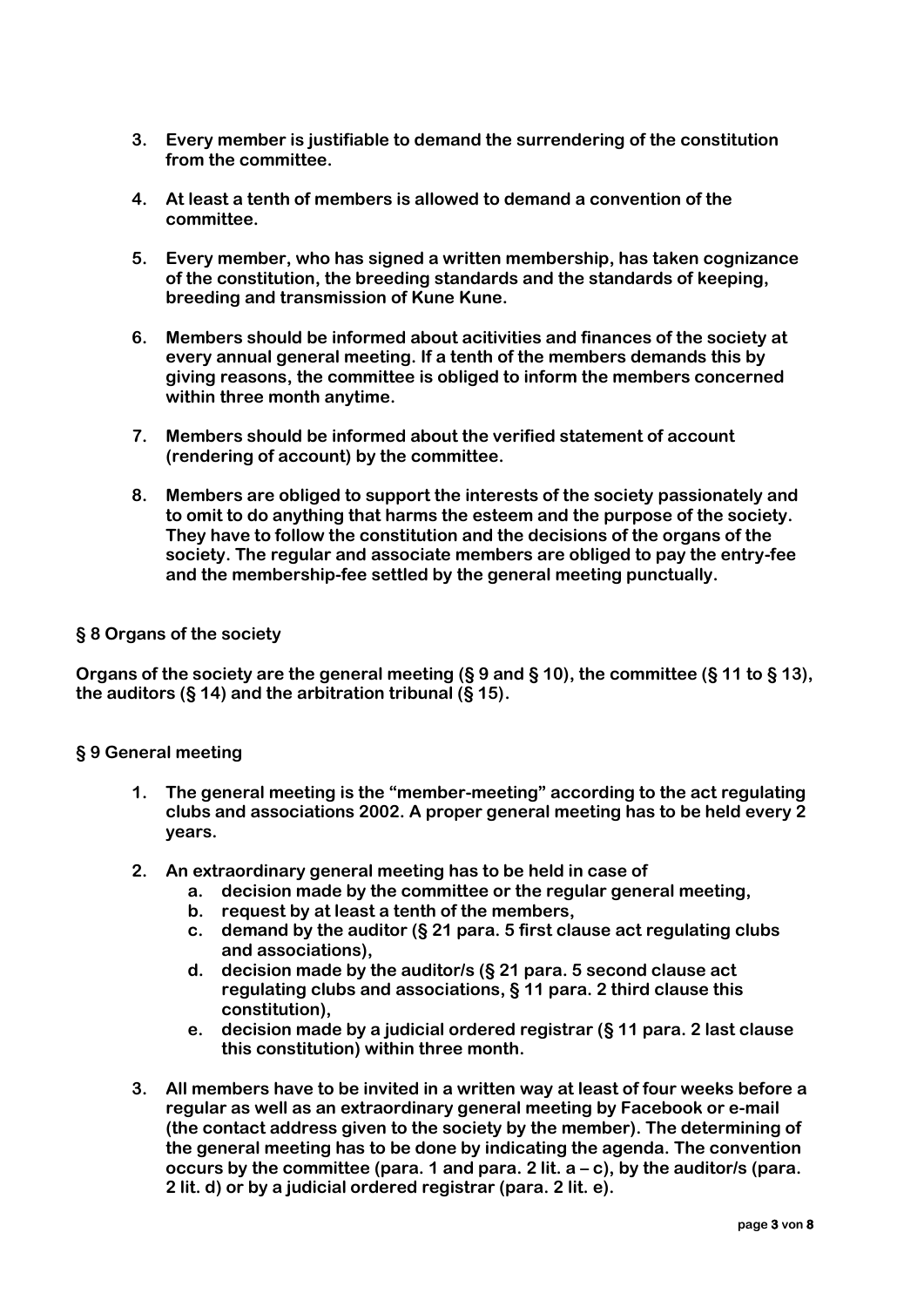- **4. Requests on the agenda of the general meeting have to be submitted to the committee in a written way at least ten days before the appointment of the general meeting by means of Facebook or e-mail.**
- **5. Valid decisions – excluded decisions about a request on a convention on an extraordinary general meeting – can only come to a conclusion by the agenda.**
- **6. At a general meeting all members are justifiable to attend. Only to regular and honorary members is given the vote. Every member has one vote. It is allowed to transmit the right to vote to another member by a written authorization.**
- **7. The general meeting has a quorum without considerations for the number of attendees.**
- **8. As a general rule, the elections and the decision making in the general meeting occur with simple majority of valid votes given. Decisions, which should alter the constitution of the society or dissolve the society, require a qualified majority of two-thirds of valid votes given.**
- **9. The chairman chairs the general meeting, if he is prevented chairs his deputy. If he is prevented too, chairs the longest-serving member of the board.**

#### **§ 10 The area of activity of the general meeting**

**The general meeting's area of activity is as follows:**

- **1. Decisions making on an estimate.**
- **2. Acceptance and permission of the report and the statement of account by integration of the auditor/s.**
- **3. Election and relieving of members of the board and of the auditor/s.**
- **4. Permission of legal transactions among the auditor/s and the society.**
- **5. Discharge of the committee.**
- **6. Determination of the amount of the entry-fee and of the membership-fees for regular and associate members.**
- **7. Award and divestiture of the honorary membership.**
- **8. Decisions making on the amendment of the constitution and on the voluntary dissolution of the society.**
- **9. Discussion and decisions making on further topics of the agenda.**
- **10. Alternation of the breeding standards.**
- **11. Alternation of the standards for keeping, breeding and selling Kune Kune.**

#### **§ 11 Committee**

**1. The committee shall consist of six members – of chairman/-woman and deputy, secretary and deputy and treasurer and deputy. At least of chairman/-woman and treasurer.**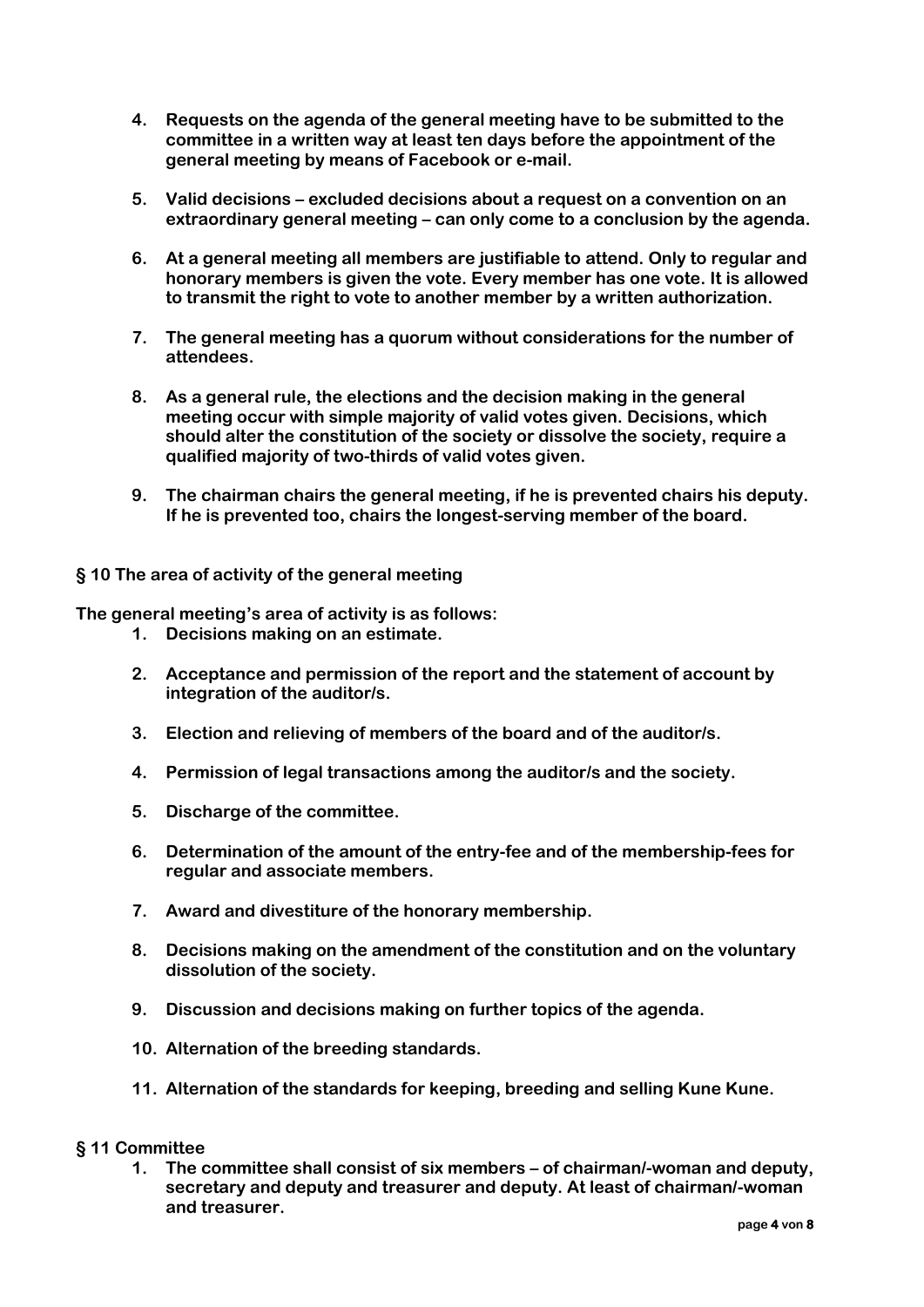- **2. The committee will be elected by the general meeting. The committee has the right to co-opt another eligible member instead of the committee itself, if an elected member leaves the committee. For that it is necessary to apply a belated approval in the next general meeting. If the committee is absent without any self-supplement due to cooptation forever or for an indefinite period, every auditor is obliged to convene an extraordinary general meeting to elect a new committee immediately. If also the auditors are incapable of acting, every regular member, who realizes the emergency, is obliged to apply for the order of a judicial curator, who has to convene an extraordinary general meeting, immediately.**
- **3. The period of office is 4 years; reelection is possible. Every function in the committee has to be performed personally.**
- **4. The committee is convened by the chairman/-woman, if he or she is unable to come by his or her deputy, in a written or verbal way. If also the chairman/ woman is unable to come, every other member of the committee is allowed to convene the committee.**
- **5. The committee has a quorum if all its members were invited and if at least the half of them is present.**
- **6. The committee reaches a decision at simple majority of votes; at tied vote the vote of the presiding tips the balance.**
- **7. The presiding is chaired by the chairman/-woman, if he or she is unable to come by his or her deputy. If also his or her deputy is unable to come, the presiding is chaired by the oldest present member of the committee or by the member of the committee, who is determined by the majority of the other members of the committee.**
- **8. The function as a member of the committee expires by death, passing of period of office (para. 3), removal from office (para. 9) and resignation (para. 10).**
- **9. The general meeting is allowed to remove the full committee or single members of the committee from office every time. The removal of office comes into force at the order of a new committee respectively a new member of the committee.**
- **10. The members of the committee are allowed to announce their resignation in a written way every time. The announcement of their resignation has to be addressed to the committee, if the full committee resigns to the general meeting. The resignation is valid by election respectively cooptation (para. 2) of its successor.**

# **§ 12 The area of activity of the committee**

**It is the committee's responsibility to head of the society. The committee is the "leadership-organ" with the act regulating clubs and associations 2002 in mind. The committee is responsible for every task that is not allocated to any organ of the society. His area of activity to read as follows:**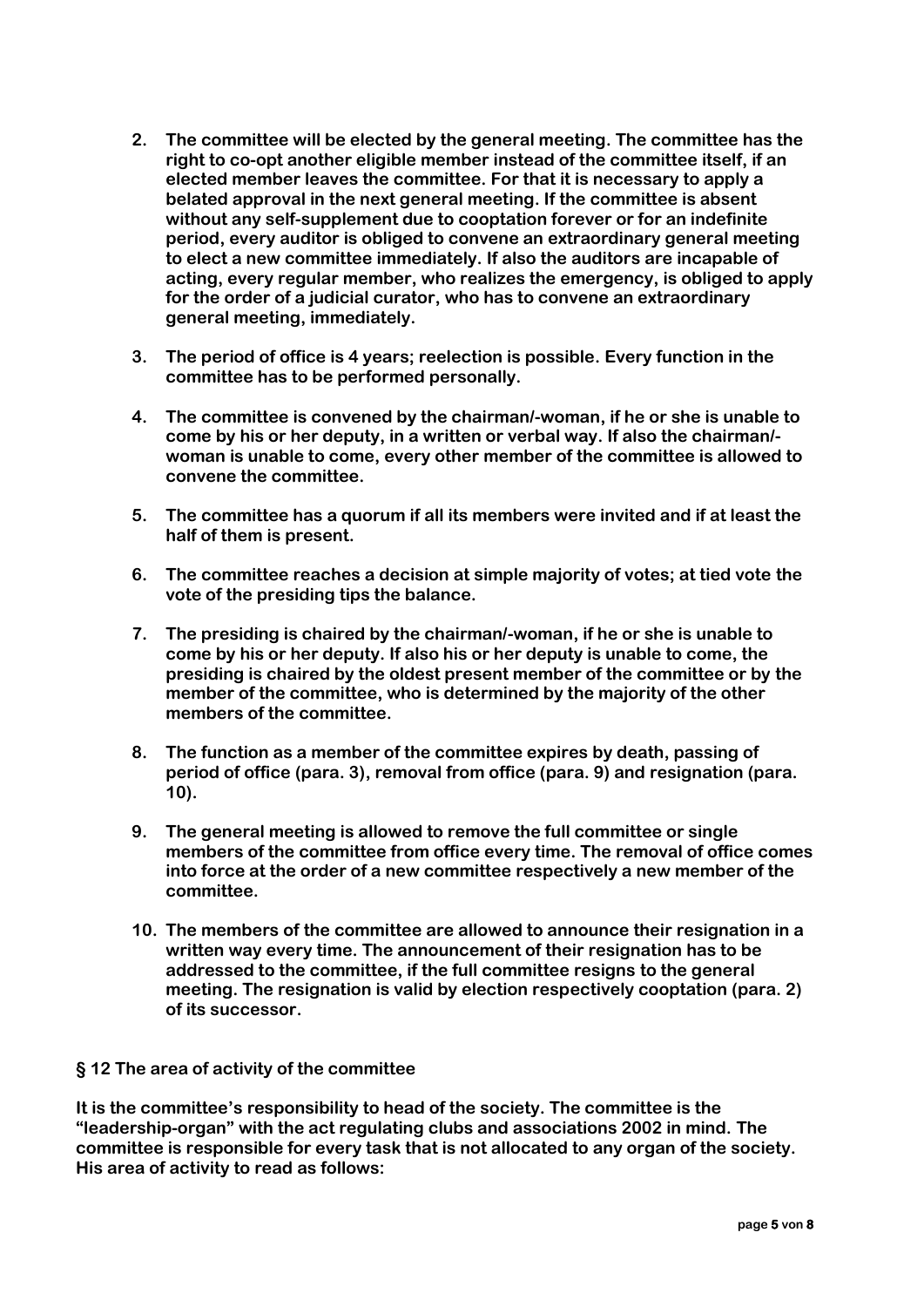- **1. The organization of an accountancy that corresponds with the demands of the society, with current cash accounting and keeping the inventory of property as a minimum requirement**
- **2. Drawing up an annual estimate, a statement of account and closing of accounts**
- **3. Preparing and convening of the general meeting in case of § 9 para. 1 and para. 2 lit. a –c of this constitution**
- **4. Information of the members about the society's area of activity, the society's conduct and the audited closing of accounts**
- **5. Administration of the society's property**
- **6. Admission and exclusion of regular and associate members of the society**
- **7. Employing and quitting of employees of the society**
- **8. Drawing up herdbook-rules**
- **9. Election of the herdbook-leader**
- **10. Maintaining a website**
- **11. Publication of a yearbook**
- **12. Maintaining a list of members, breeders and keepers.**
- **§ 13 Special responsibilities of single members of the committee**
	- **1. The chairman/-woman is responsible for the current business of the society. The secretary supports the chairman/-woman on conducting the business of the society.**
	- **2. The chairman/-woman represents the society in public. To valid written drafting signatures of the chairman/-woman and the secretary, when it comes to matters of money (asset disposals) of the chairman/-woman and the treasurer are in absolutely need. Legal transactions between members of the board and the society have to be approved by another member of the board.**
	- **3. Authorization with regard to legal transactions to represent the society in public resp. to sign in the society's name can only be granted by members of the board mentioned in para. 2.**
	- **4. In cases of danger ahead the chairman/-woman is justifiable, even in matters the general meeting or the committee is responsible for, to take independent orders at his or her own risk; in the internal relationship it is necessary to apply a belated permission of the responsible organ of the society.**
	- **5. The chairman/-woman chairs in the general meeting and in the board.**
	- **6. The secretary keeps the minutes in the general meeting and in the board.**
	- **page 6 von 8 7. The treasurer is responsible for the financial matters according to the rules.**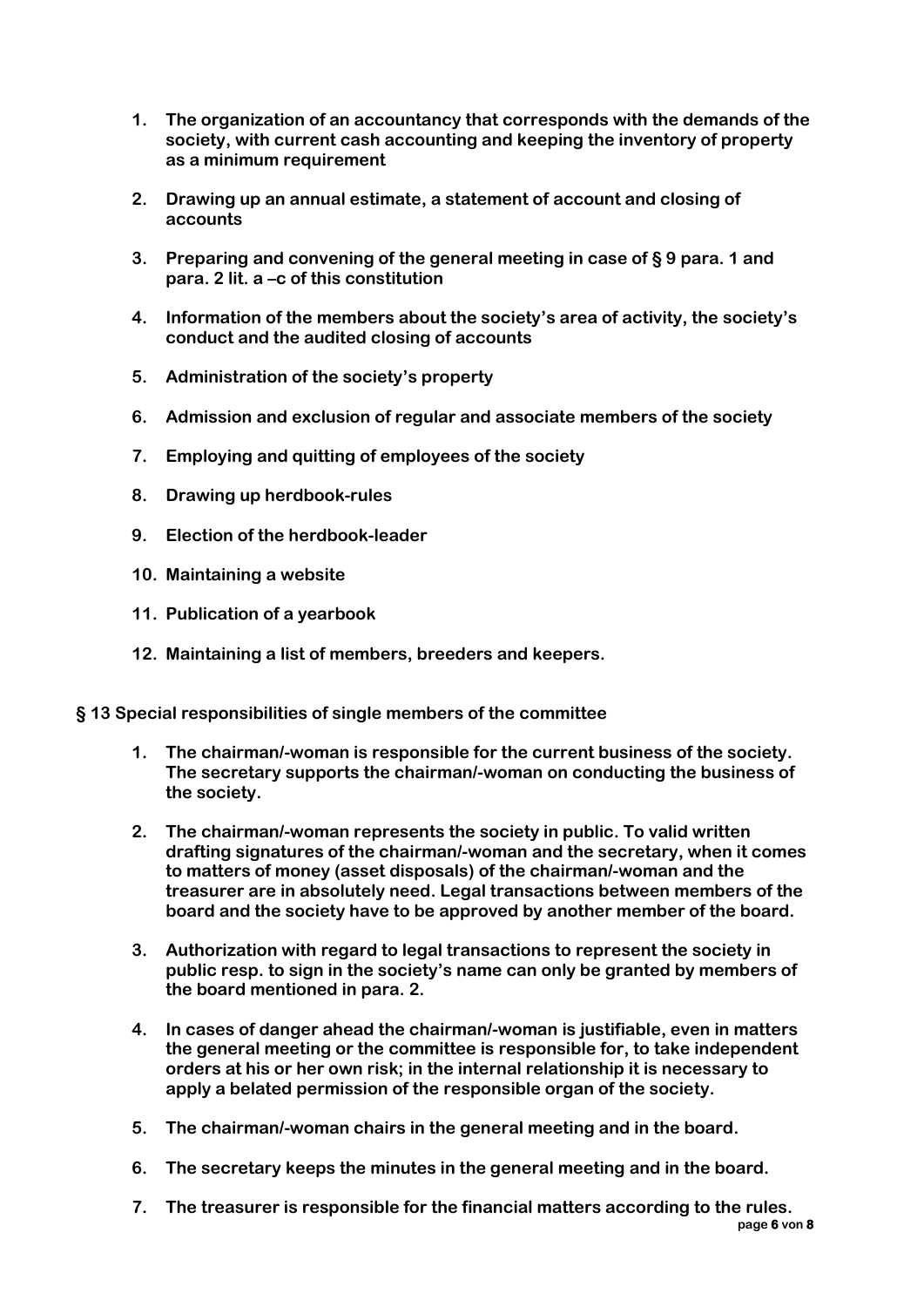**8. In case of inability to come the deputies replace the chairman/-woman, the secretary and the treasurer.**

#### **§ 14 Auditor**

- **1. An auditor is elected by the general meeting for the duration of 4 years. Reelection is possible. The auditor is not allowed to belong to any other organ – excluded the general meeting - , whose area of activity is subject of the audit.**
- **2. The constant control of the business and the audit of the finances considering regularity of the rendering of account and use of funds according to the constitution are in the responsibility of the auditor. The committee is forced to present all necessary documents to the auditor and to give the necessary information. The auditor has to report the committee on the results of the audit.**
- **3. Legal transactions between the auditor and the society have to be approved by the general meeting. As a matter of fact the regulations in § 11 para. 8 to 10 are valid for the auditors in general sense.**

#### **§ 15 Arbitration tribunal**

- **1. The society-intern arbitration tribunal serves as mediator, if disputes among the society's ratio come up. It is an mediation-implementation in the sense of the act regulating clubs and associations 2002, but it is not and arbitration tribunal after § 577 ff ZPO.**
- **2. The arbitration tribunal is composed of three members of the society. One disputant names one member to the committee in a written way to form an arbitration tribunal. Then the other disputant will be requested within seven days to name also one member within 14 days. After notification made by the committee, the two members of the arbitration tribunal elect a regular member as the chairman/-woman of the arbitration tribunal within the next 14 days. In case of tied vote it will be decided by drawing lots out of the proposed. The members of the arbitration tribunal are not allowed to follow any organ – except the general meeting - , whose area of activity is subject of the dispute.**
- **3. The arbitration tribunal gives a ruling after granting full hearing in presence of all his members with simple majority of votes on both sides. It is decided to the best of everybody's belief. Society-intern it decides once and for all.**

# **§ 16 Voluntary dissolution of the society**

- **1. The voluntary dissolution of the society can only be decided in the general meeting with a two-thirds majority of the valid casted votes.**
- **2. The general meeting has to decide about – in case of existing society assets – the conducting. Particularly it has to appoint a liquidator and to decide about to whom the society assets belong to. This asset has to go to an organization that has the same specific aim as this society, otherwise to purpose of public assistance.**